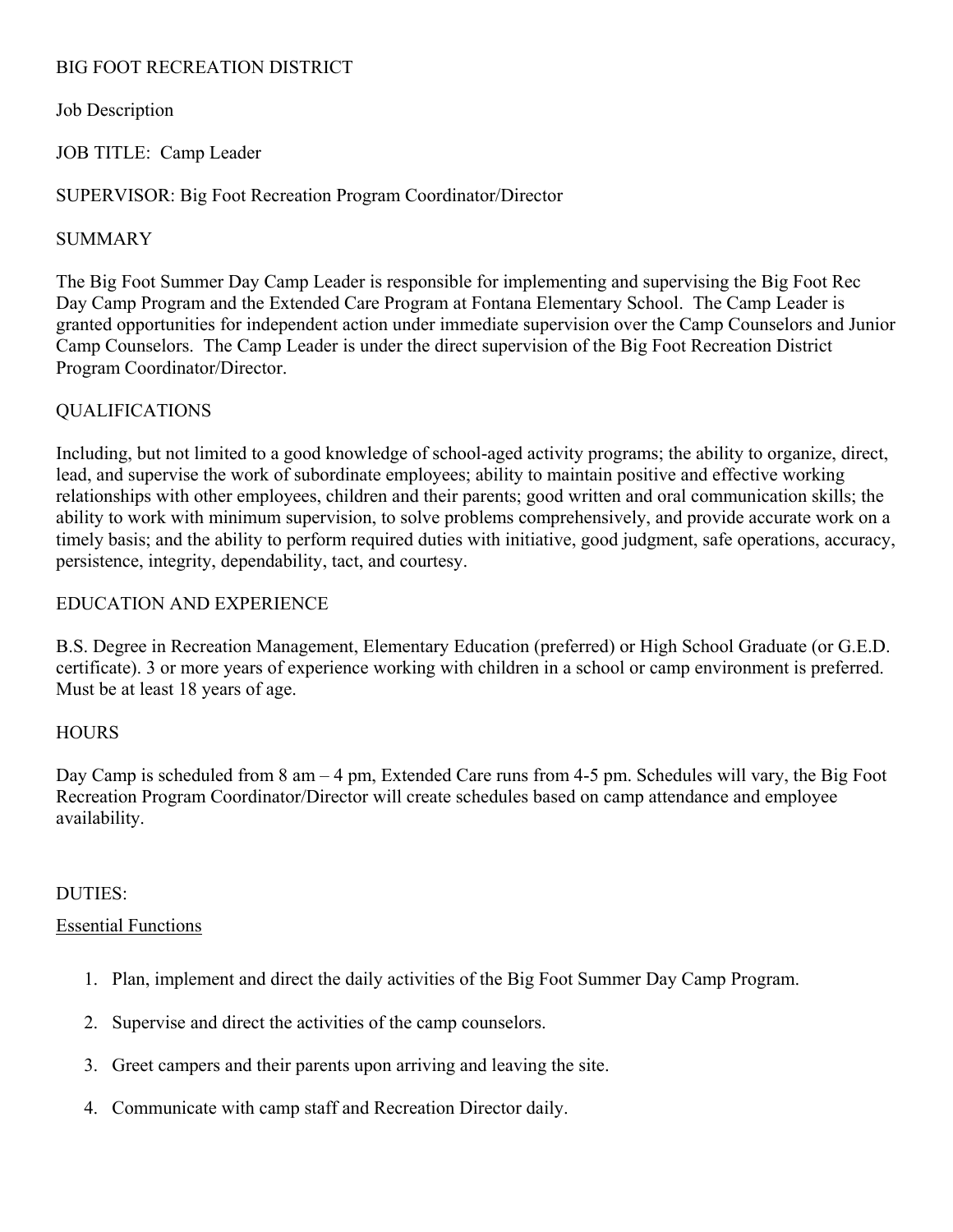- 5. Maintain an inventory of supplies and letting the Director know in advance what supplies need to be purchased.
- 6. Be familiar with the Parent Manual and follow the guidelines set forth by the manual.
- 7. Compile and maintain binder of campers' emergency information, and bring the binders to with on walks, trips to the beach, etc.
- 8. Complete and turn in attendance sheets, Incident/Accident Report Forms, discipline reports, and other required paperwork.
- 9. Dispense medication as needed and log into the Medication Record.
- 10. Work directly with the children by leading or supervising them in planned activities.
- 11. Administer First Aid and CPR as needed (training is provided).
- 12. Attend all required staff meetings, trainings, and workshops.
- 13. Maintain a clean and organized work environment.
- 14. Perform the job in compliance with District policies, procedures, work rules, and the employee handbook.
- 15. Perform the job safely in compliance with District safety rules and procedures.
- 16. Perform daily camper check/ check out, record keeping & overall camper management.

### PYCHOLOGICAL CONSIDERATIONS

- 1. Employee should be able to maintain a positive working relationship with other employees.
- 2. Employee must be able to work and maintain composure in high periods of high activity and in emergency situations.
- 3. Employee must have the ability to communicate effectively with other staff, and children and their parents.

#### PHYSICAL DEMANDS